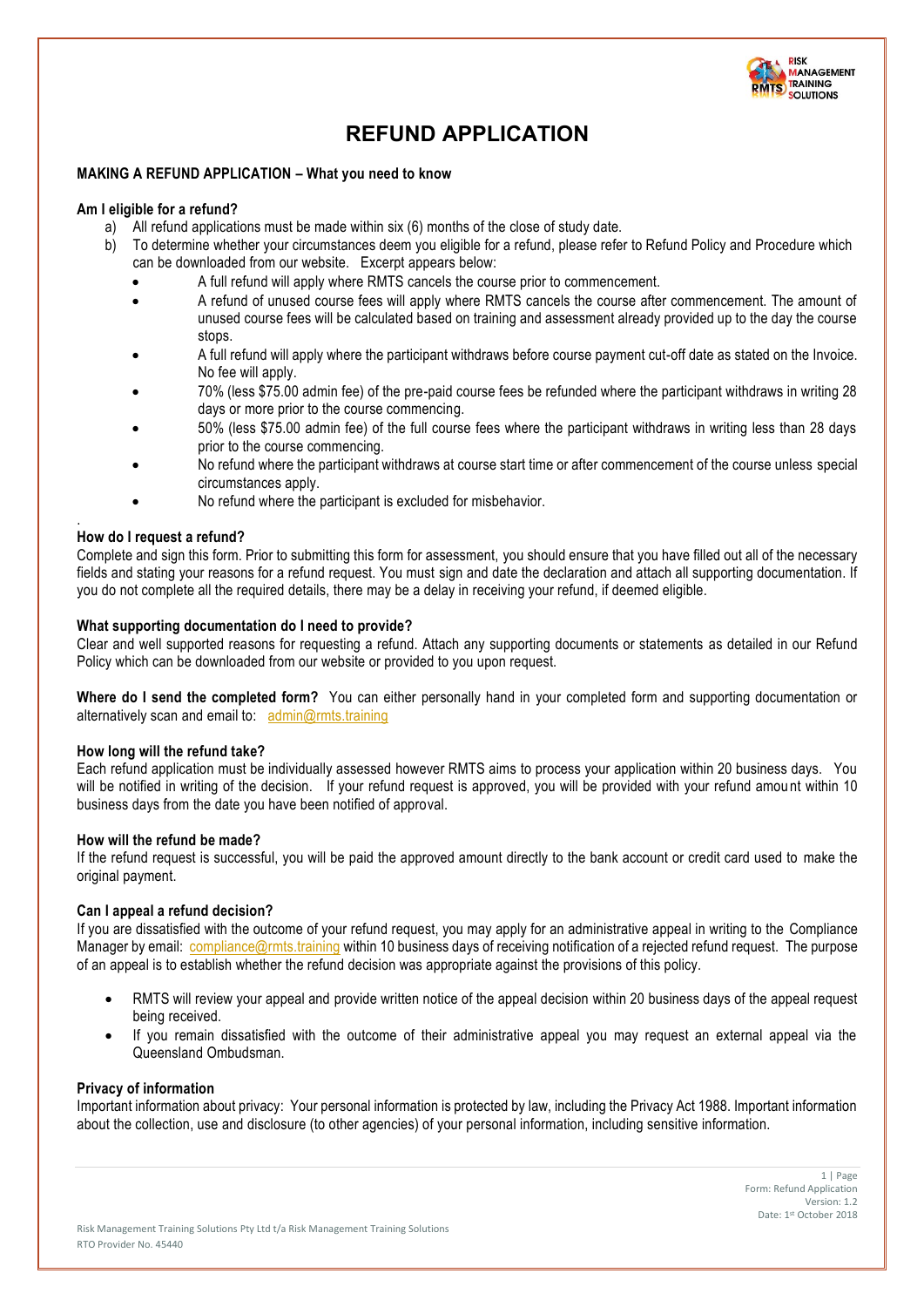

# **REFUND APPLICATION**

| <b>PARTICIPANT DETAILS</b>                                                                                                                                                                                                                                                                                                             |                                                                                                              |                                          |                         |  |
|----------------------------------------------------------------------------------------------------------------------------------------------------------------------------------------------------------------------------------------------------------------------------------------------------------------------------------------|--------------------------------------------------------------------------------------------------------------|------------------------------------------|-------------------------|--|
| <b>COURSE DETAILS (Admin to complete)</b>                                                                                                                                                                                                                                                                                              |                                                                                                              |                                          |                         |  |
| Course Name:                                                                                                                                                                                                                                                                                                                           | Course Code:                                                                                                 |                                          | Course Cost: \$         |  |
| Course Start Date:                                                                                                                                                                                                                                                                                                                     | Course End Date:                                                                                             |                                          | Withdrawal date:        |  |
| Payment Details: Fee for Service<br>Amount paid:                                                                                                                                                                                                                                                                                       |                                                                                                              |                                          |                         |  |
| PARTICIPANT INFORMATION (Participant to complete) Use your legal name                                                                                                                                                                                                                                                                  |                                                                                                              |                                          |                         |  |
| Title: $\Box$ Mr<br>Ms<br>Mrs<br>Miss<br>Other                                                                                                                                                                                                                                                                                         |                                                                                                              |                                          |                         |  |
| First Name:                                                                                                                                                                                                                                                                                                                            |                                                                                                              | Middle Name:                             |                         |  |
| Family name (surname):                                                                                                                                                                                                                                                                                                                 |                                                                                                              | Maiden Name:                             |                         |  |
| DD/MM/YYYY<br>Date of birth:                                                                                                                                                                                                                                                                                                           |                                                                                                              | Gender (tick one box):<br>Male<br>Female |                         |  |
| Telephone (Home):                                                                                                                                                                                                                                                                                                                      |                                                                                                              | Telephone (Work):                        |                         |  |
| Mobile:                                                                                                                                                                                                                                                                                                                                |                                                                                                              | Email:                                   |                         |  |
| Postal address:                                                                                                                                                                                                                                                                                                                        |                                                                                                              |                                          |                         |  |
|                                                                                                                                                                                                                                                                                                                                        |                                                                                                              |                                          |                         |  |
| Suburb:                                                                                                                                                                                                                                                                                                                                | State:                                                                                                       |                                          | Postcode:               |  |
| <b>BANK ACCOUNT DETAILS</b>                                                                                                                                                                                                                                                                                                            |                                                                                                              |                                          |                         |  |
| Bank and account name:                                                                                                                                                                                                                                                                                                                 | <b>BSB</b>                                                                                                   |                                          | <b>ACC</b>              |  |
| Credit Card details (if paid by card)                                                                                                                                                                                                                                                                                                  | <b>VISA</b><br>Card type:<br>Card No.<br>Expiry date:<br>Name on card:<br>CCV no on back of card (3 digits): | Mastercard<br>Amex                       |                         |  |
| REASON FOR REFUND REQUEST (documentary evidence must be attached):                                                                                                                                                                                                                                                                     |                                                                                                              |                                          |                         |  |
| Withdrawal<br>(please briefly state reason)                                                                                                                                                                                                                                                                                            |                                                                                                              |                                          |                         |  |
| Medical reasons<br>(please briefly state reason and attach<br>evidence)                                                                                                                                                                                                                                                                |                                                                                                              |                                          |                         |  |
| Other (describe)                                                                                                                                                                                                                                                                                                                       |                                                                                                              |                                          |                         |  |
| *Please note that all refunds are subject to the terms and conditions as outlined in RMTS Refund Policy and Procedure. Lodging a refund request<br>does not automatically imply that a refund will be granted. Each refund request will be individually assessed for eligibility. An administration<br>handling fee may be applicable. |                                                                                                              |                                          |                         |  |
| <b>ACKNOWLEDGEMENT</b>                                                                                                                                                                                                                                                                                                                 |                                                                                                              |                                          |                         |  |
| I have read the Refund Policy and Procedure and believe I am eligible for a refund.<br>certify that the information provided on this form is correct and complete.<br>I have attached all evidence supporting my claim for a refund.                                                                                                   |                                                                                                              |                                          |                         |  |
| Student Signature:                                                                                                                                                                                                                                                                                                                     |                                                                                                              |                                          | $\overline{I}$<br>Date: |  |
| 2   Page<br>Form: Refund Application<br>Version: 1.2<br>Date: 1st October 2018<br>Risk Management Training Solutions Pty Ltd t/a Risk Management Training Solutions<br>RTO Provider No. 45440                                                                                                                                          |                                                                                                              |                                          |                         |  |